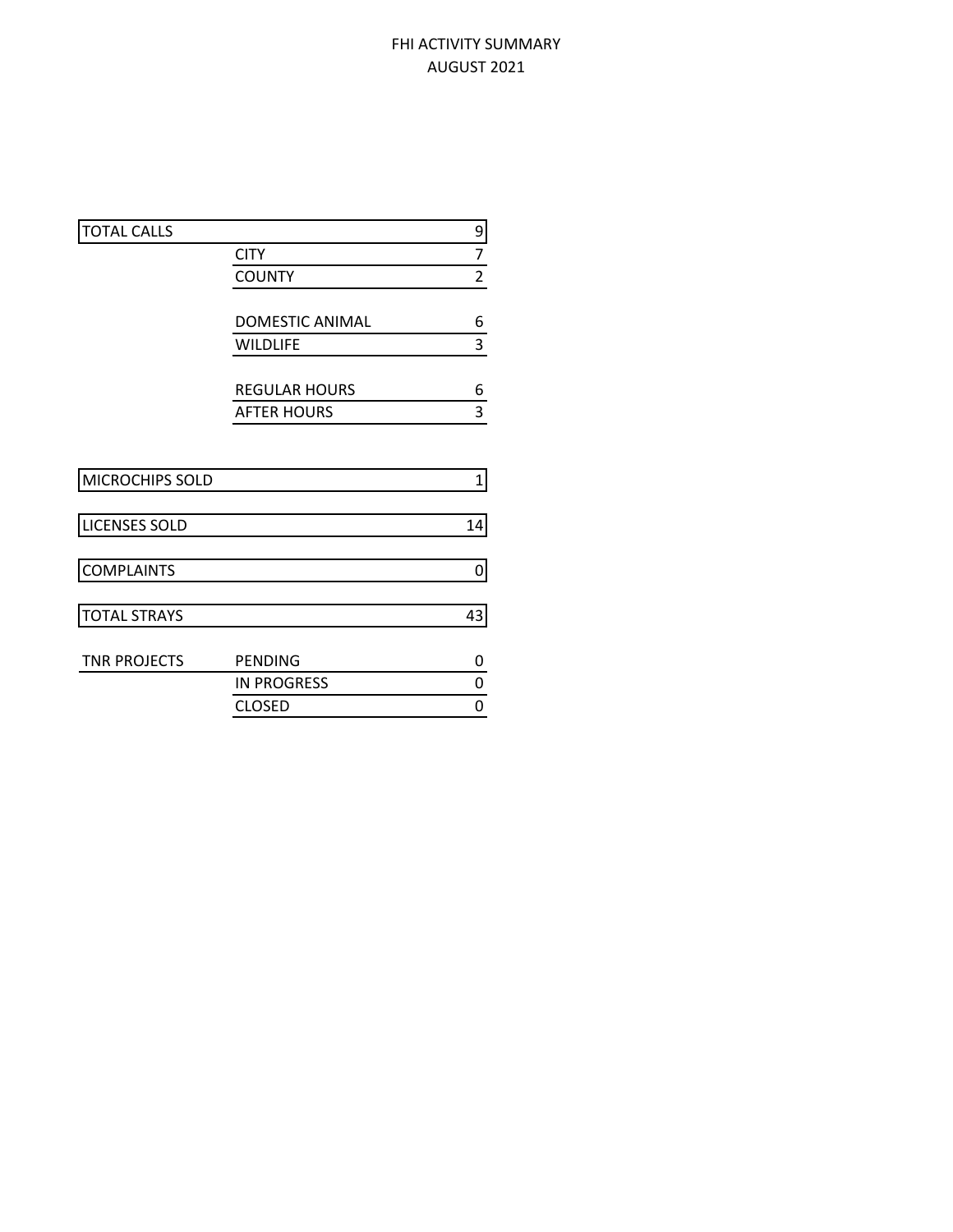|               | <b>BEGINNING COUNT</b> | <b>INTAKE</b> |                       | <b>TOTAL INTAKE</b> | <b>OUTCOME</b> |              |    |               | <b>TOTAL OUTCOME</b> | <b>END COUNT IN CUSTODY</b> |
|---------------|------------------------|---------------|-----------------------|---------------------|----------------|--------------|----|---------------|----------------------|-----------------------------|
|               |                        | <b>STRAY</b>  | RBO LEO/Other TRFR IN |                     | <b>RTO</b>     | <b>ADOPT</b> |    | TRFR DOA/Euth |                      |                             |
|               |                        |               |                       |                     |                |              |    |               |                      |                             |
| CANINE        | 32                     | 30            |                       | 42                  | 36             |              |    |               | 47                   | 27                          |
| FELINE        | 30                     | 16            |                       | 19                  |                |              |    |               |                      | 32                          |
| REP/AMP/FISH  | 8                      |               |                       |                     |                |              |    |               |                      |                             |
| <b>BIRD</b>   |                        |               |                       |                     |                |              |    |               |                      |                             |
| SMALL ANIMAL  | b                      |               |                       |                     |                |              |    |               |                      |                             |
| WILDLIFE/FARM | 0                      |               |                       |                     |                |              | 10 |               |                      |                             |
|               | 77                     | 57            |                       | 73                  | 42             |              | 22 |               | 77                   | 73                          |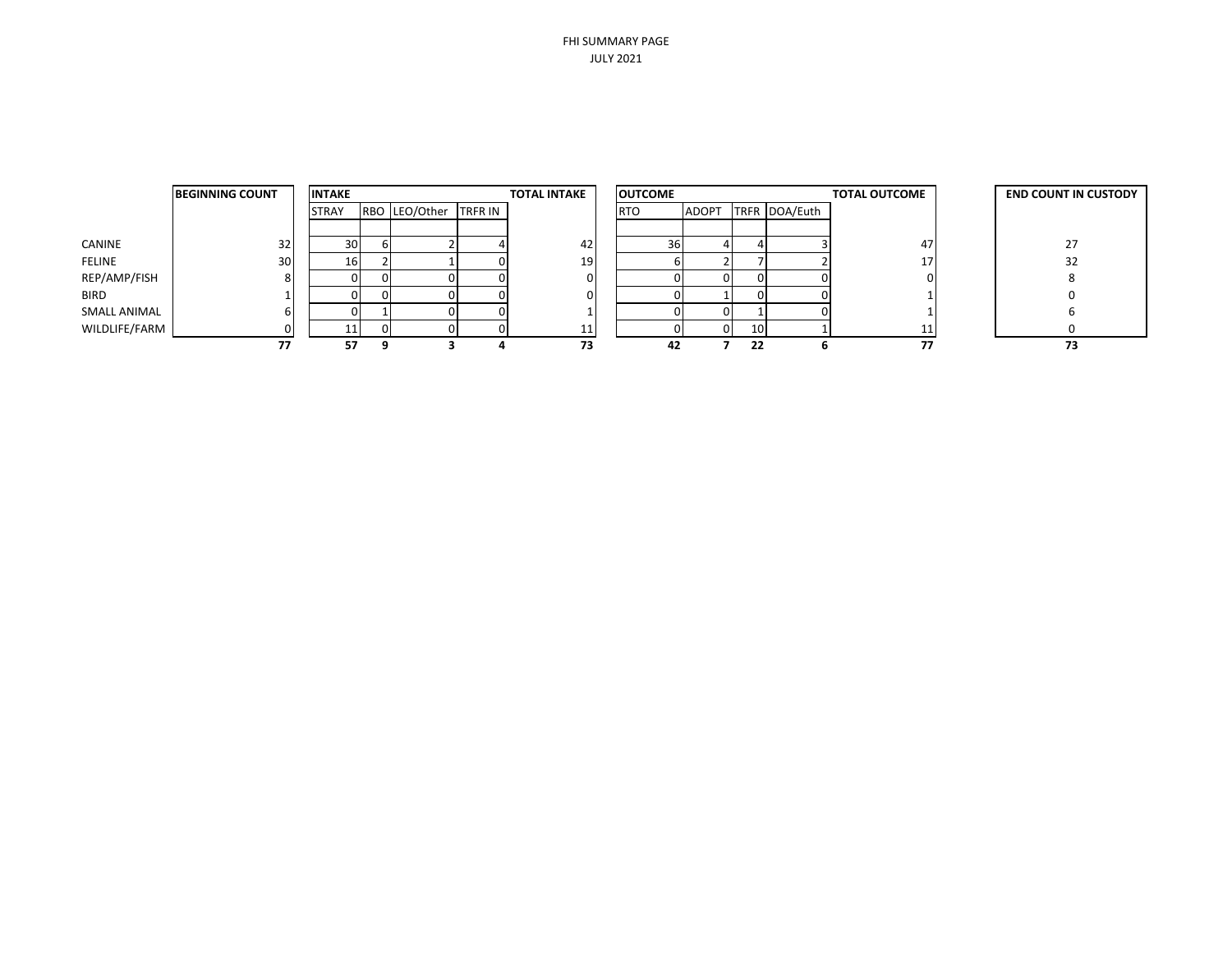## FHI INTAKES JULY 2021

| <b>Intake Date</b> | Intake Type                  | Pet Name                  | Pet Breed                     | Pet Type              | <b>Current Status</b> |
|--------------------|------------------------------|---------------------------|-------------------------------|-----------------------|-----------------------|
| 06/18/2021         | <b>LEO</b>                   | <b>AC Clown Fish</b>      | Clown Fish                    | Reptile, Amp Deceased |                       |
| 06/18/2021         | <b>LEO</b>                   | <b>AC Fantail Guppy</b>   | <b>Fantail Guppy</b>          | Reptile, Amp Deceased |                       |
| 06/18/2021         | <b>LEO</b>                   | AC Fantail Guppy copy #1  | <b>Fantail Guppy</b>          | Reptile, Amp Deceased |                       |
| 06/18/2021         | <b>LEO</b>                   | AC Fantail Guppy copy #10 | <b>Fantail Guppy</b>          | Reptile, Amp Deceased |                       |
| 06/18/2021         | LEO                          | AC Fantail Guppy copy #11 | <b>Fantail Guppy</b>          | Reptile, Amp Deceased |                       |
| 06/18/2021         | <b>LEO</b>                   | AC Fantail Guppy copy #12 | <b>Fantail Guppy</b>          | Reptile, Amp Deceased |                       |
| 06/18/2021         | <b>LEO</b>                   | AC Fantail Guppy copy #13 | <b>Fantail Guppy</b>          | Reptile, Amp Deceased |                       |
| 06/18/2021         | LEO                          | AC Fantail Guppy copy #14 | <b>Fantail Guppy</b>          | Reptile, Amp Deceased |                       |
| 06/18/2021         | <b>LEO</b>                   | AC Fantail Guppy copy #15 | <b>Fantail Guppy</b>          | Reptile, Amp Deceased |                       |
| 06/18/2021         | <b>LEO</b>                   | AC Fantail Guppy copy #2  | <b>Fantail Guppy</b>          | Reptile, Amp Deceased |                       |
| 06/18/2021         | <b>LEO</b>                   | AC Fantail Guppy copy #3  | <b>Fantail Guppy</b>          | Reptile, Amp Deceased |                       |
| 06/18/2021         | <b>LEO</b>                   | AC Fantail Guppy copy #4  | <b>Fantail Guppy</b>          | Reptile, Amp Deceased |                       |
| 06/18/2021         | LEO                          | AC Fantail Guppy copy #5  | <b>Fantail Guppy</b>          | Reptile, Amp Deceased |                       |
| 06/18/2021         | <b>LEO</b>                   | AC Fantail Guppy copy #6  | <b>Fantail Guppy</b>          | Reptile, Amp Deceased |                       |
| 06/18/2021         | <b>LEO</b>                   | AC Fantail Guppy copy #7  | <b>Fantail Guppy</b>          | Reptile, Amp Deceased |                       |
| 06/18/2021         | LEO                          | AC Fantail Guppy copy #8  | <b>Fantail Guppy</b>          | Reptile, Amp Deceased |                       |
| 06/18/2021         | LEO                          | AC Fantail Guppy copy #9  | <b>Fantail Guppy</b>          | Reptile, Amp Deceased |                       |
| 06/18/2021         | <b>LEO</b>                   | AC Fish 1                 | <b>Giant Sucker Fish</b>      | Reptile, Amp Deceased |                       |
| 06/18/2021         | <b>LEO</b>                   | AC Golden Sucker Fish     | Golden Sucker Fish            | Reptile, Amp Deceased |                       |
| 06/18/2021         | <b>LEO</b>                   | <b>AC Loche Fish</b>      | Loche                         | Reptile, Amp Deceased |                       |
| 06/18/2021         | LEO                          | <b>AC Minnow</b>          | Minnow                        | Reptile, Amp Deceased |                       |
| 06/18/2021         | <b>LEO</b>                   | AC Minnow copy #1         | Minnow                        | Reptile, Amp Deceased |                       |
| 06/18/2021         | <b>LEO</b>                   | AC Minnow copy #1         | Minnow                        | Reptile, Amp Deceased |                       |
| 06/18/2021         | LEO                          | AC Minnow copy #2         | Minnow                        | Reptile, Amp Deceased |                       |
| 06/18/2021         | <b>LEO</b>                   | AC Minnow copy #3         | Minnow                        | Reptile, Amp Deceased |                       |
| 06/18/2021         | <b>LEO</b>                   | AC Minnow copy #4         | Minnow                        | Reptile, Amp Deceased |                       |
| 06/18/2021         | <b>LEO</b>                   | AC Minnow copy #5         | Minnow                        | Reptile, Amp Deceased |                       |
| 06/18/2021         | <b>LEO</b>                   | AC Minnow copy #6         | Minnow                        | Reptile, Amp Deceased |                       |
| 06/18/2021         | <b>LEO</b>                   | <b>AC Sucker Fish</b>     | Small Sucker Fish             | Reptile, Amp Deceased |                       |
| 06/18/2021         | <b>LEO</b>                   | AC Sucker Fish copy #1    | <b>Small Sucker Fish</b>      | Reptile, Amp Deceased |                       |
| 06/18/2021         | <b>LEO</b>                   | AC Sucker Fish copy #2    | Small Sucker Fish             | Reptile, Amp Deceased |                       |
| 06/18/2021         | LEO                          | <b>AC Tetra</b>           | <b>Pink Tetra</b>             | Reptile, Amp Deceased |                       |
| 07/16/2021         | Other                        | Shadow (Sassy)            | Domestic Short Hair           | Cat                   | Intake                |
| 07/16/2021         | Other                        | Chinco (Harley)           | Terrier (Unknown Type, Small) | Dog                   | Foster to Adopt       |
| 07/28/2021         | Other                        | <b>AC Peanut</b>          | Chihuahua                     | Dog                   | Transferred           |
| 07/07/2021         | Relinquished By Owner        | <b>AC Penguin</b>         | <b>Domestic Shorthair</b>     | Cat                   | Adopted               |
| 07/10/2021         | Relinquished By Owner        | Alfred                    | Domestic Longhair             | Cat                   | Intake                |
| 07/10/2021         | Relinquished By Owner        | <b>AC Dallas</b>          | <b>Australian Shepherd</b>    | Dog                   | Hold                  |
| 07/23/2021         | <b>Relinquished By Owner</b> | <b>AC Boston</b>          | <b>Boston Terrier</b>         | Doa                   | Foster to Adopt       |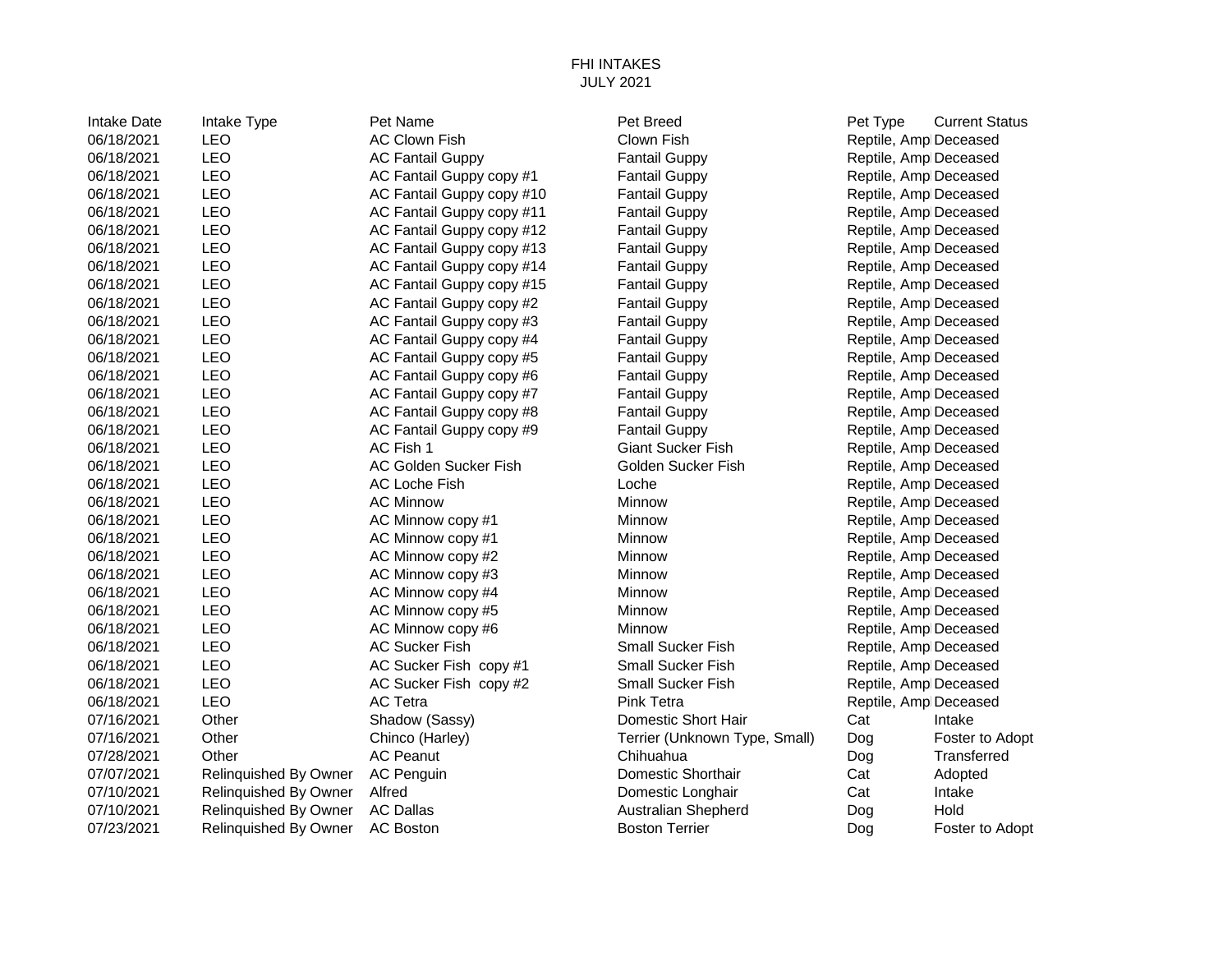## FHI INTAKES JULY 2021

07/23/2021 Relinquished By Owner AC Little Bit Poodle (Miniature) Dog Foster to Adopt 07/25/2021 Relinquished By Owner AC Marlo **Property Access Point Bull Terrier** Pit Bull Terrier **Dog** Euthanized 07/28/2021 Relinquished By Owner AC Lilli Chinamic Chihuahua Chihuahua Dog Transferred 07/28/2021 Relinquished By Owner AC Sadie Chihuahua Chihuahua Chihuahua Dog Transferred 07/23/2021 Relinquished By Owner AC Splinter Research Rat Rat Small Animal Hold 07/16/2021 Stray At Large **AC Baby Birds (E10th)** Unknown Unknown Wildlife/Farm Transferred 07/16/2021 Stray At Large **AC Baby Birds (E10th) copy #1** Unknown Wildlife/Farm Transferred 07/16/2021 Stray At Large AC Baby Birds (E10th) copy #2 Unknown Wildlife/Farm Transferred 07/16/2021 Stray At Large AC Baby Birds (E10th) copy #3 Unknown Wildlife/Farm Transferred 07/03/2021 Stray At Large AC Black Kitten I Street Domestic Shorthair Cat Transferred 07/03/2021 Stray At Large AC Orange Kitten I Street Domestic Shorthair Cat Transferred 07/04/2021 Stray At Large AC Nugget AC Nugget Domestic Shorthair Cat Available 07/09/2021 Stray At Large AC Edward **Domestic Shorthair** Cat Returned to Owner 07/10/2021 Stray At Large AC Feral Kitten (29th Cir) Domestic Shorthair Cat Transferred 07/10/2021 Stray At Large AC Feral Kitten (29th Cir #2) Domestic Shorthair Cat Transferred 07/14/2021 Stray At Large AC Butternut **Domestic Medium Hair** Cat Fostered 07/14/2021 Stray At Large AC Garfield (4th St) Domestic Long Hair Cat Transferred 07/14/2021 Stray At Large AC Kitty (13&Platte) Domestic Shorthair Cat Returned to Owner 07/14/2021 Stray At Large AC Odie (11th & Pebble) Domestic Long Hair Cat Hold 07/15/2021 Stray At Large AC Butler/Kevin **Domestic Shorthair** Cat Adopted 07/19/2021 Stray At Large AC Levi Comestic Shorthair, Tabby Cat Fostered 07/19/2021 Stray At Large AC Liam Comestic Shorthair, Tabby Cat Fostered 07/19/2021 Stray At Large A/C Snickers **Domestic Shorthair, Tabby Cat** Available 07/21/2021 Stray At Large AC Baby Yoda **Domestic Shorthair** Cat Fostered 07/28/2021 Stray At Large AC 23 & Lincoln Feline Domestic Shorthair Cat Deceased 07/01/2021 Stray At Large AC Bella (3&Clarkson) Maltese Company Dog Returned to Owner 07/02/2021 Stray At Large AC Willow (GD Skate Park) Great Dane Company Dog Returned to Owner 07/03/2021 Stray At Large AC Theodore 4th offense Maltese Maltese Dog Returned to Owner 07/04/2021 Stray At Large AC Luna (20th ST) Pit Bull Terrier Dog Returned to Owner 07/05/2021 Stray At Large AC King Kong Cocker Spaniel Dog Returned to Owner 07/06/2021 Stray At Large AC Bailee AC Bailee Yorkie, Yorkshire Terrie Dog Returned to Owner 07/06/2021 Stray At Large AC Pepper Subsetsmanned to Owner Yorkie, Yorkshire Terrie Dog Returned to Owner 07/07/2021 Stray At Large AC Seymore Pit Bull Terrier Dog Returned to Owner 07/08/2021 Stray At Large AC Jumper Chihuahua Dog Returned to Owner 07/09/2021 Stray At Large AC Zeus (Husky) Husky Husky Dog Returned to Owner 07/10/2021 Stray At Large AC Tiger Boxer Dog Returned to Owner 07/11/2021 Stray At Large AC Peach Chihuahua Dog Deceased 07/12/2021 Stray At Large AC Rubble **Pit Bull Terrier, Australian Shepherd** Dog Returned to Owner 07/13/2021 Stray At Large AC Lucy German Shepherd Dog, Rottweiler Dog Returned to Owner 07/13/2021 Stray At Large AC Maze **Pit Bull Terrier** Dog Returned to Owner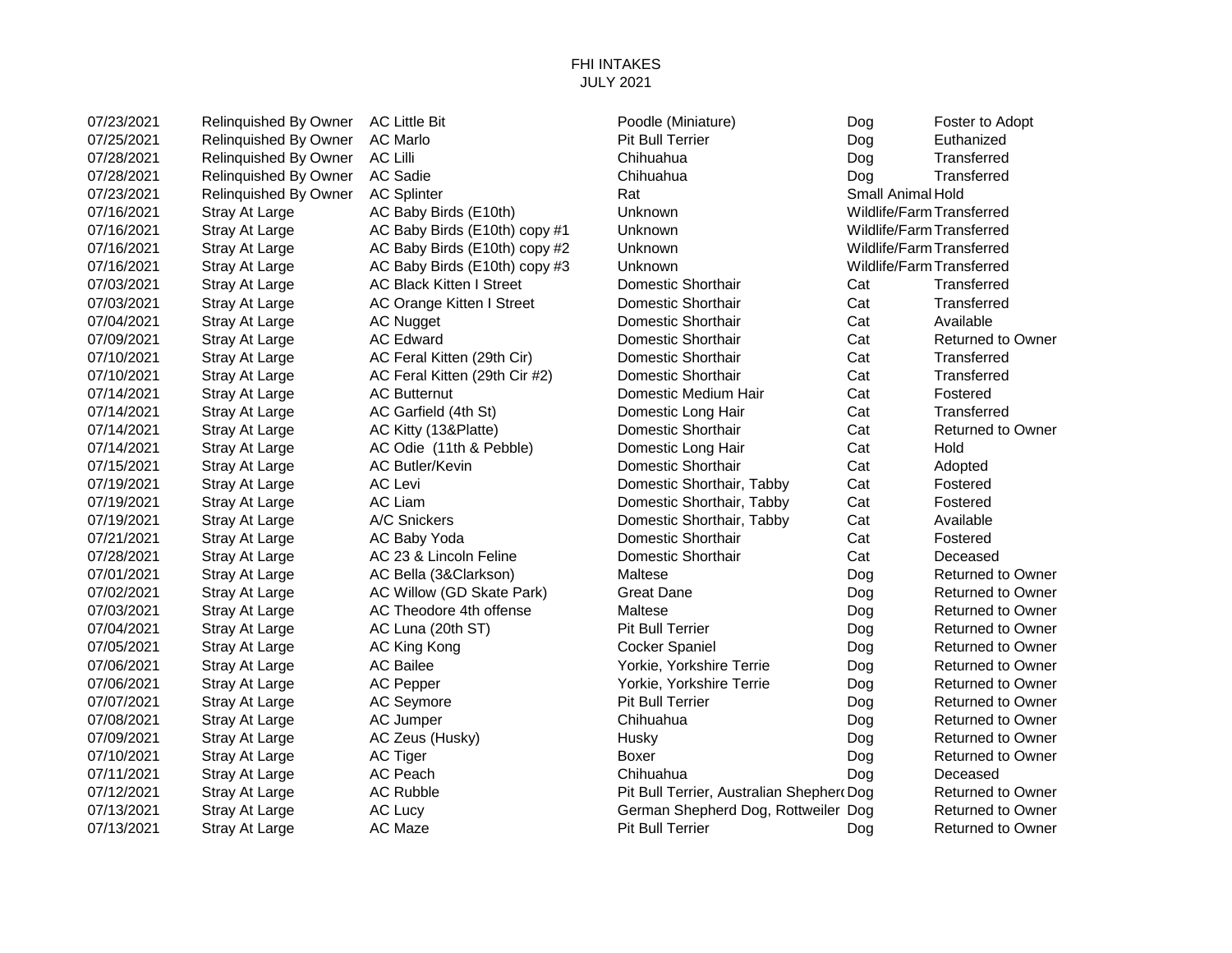## FHI INTAKES JULY 2021

| 07/13/2021 | Stray At Large        | <b>AC Outlaw</b>             | Hound (Unknown Type)  | Dog     | <b>Returned to Owner</b>  |                     |
|------------|-----------------------|------------------------------|-----------------------|---------|---------------------------|---------------------|
| 07/14/2021 | Stray At Large        | AC Rocky (21st & Broad)      | <b>Blue Heeler</b>    | Dog     | <b>Returned to Owner</b>  |                     |
| 07/15/2021 | Stray At Large        | <b>AC Klaus</b>              | Dachshund, Chihuahua  | Dog     | <b>Returned to Owner</b>  |                     |
| 07/16/2021 | Stray At Large        | <b>AC Athena</b>             | German Shepherd Dog   | Dog     | Available                 |                     |
| 07/17/2021 | Stray At Large        | <b>AC Asher</b>              | Newfoundland          | Dog     | <b>Returned to Owner</b>  |                     |
| 07/17/2021 | Stray At Large        | <b>AC Briggs</b>             | Rottweiler, Chow Chow | Dog     | Available                 |                     |
| 07/17/2021 | Stray At Large        | <b>AC Titus</b>              | Newfoundland          | Dog     | <b>Returned to Owner</b>  |                     |
| 07/20/2021 | Stray At Large        | <b>AC Elvis</b>              | Miniature Pinscher    | Dog     | <b>Returned to Owner</b>  |                     |
| 07/22/2021 | <b>Stray At Large</b> | <b>AC Lilly</b>              | German Shepherd Dog   | Dog     | <b>Returned to Owner</b>  |                     |
| 07/25/2021 | Stray At Large        | <b>AC Kilo</b>               | Labrador Retriever    | Dog     | <b>Returned to Owner</b>  |                     |
| 07/27/2021 | Stray At Large        | AC Ella                      | Golden Retriever      | Dog     | <b>Returned to Owner</b>  |                     |
| 07/27/2021 | Stray At Large        | <b>AC Rusty</b>              | Golden Retriever      | Dog     | <b>Returned to Owner</b>  |                     |
| 07/28/2021 | Stray At Large        | AC Rocko                     | Husky                 | Dog     | <b>Returned to Owner</b>  |                     |
| 07/28/2021 | Stray At Large        | <b>AC Trixie</b>             | Pit Bull Terrier      | Dog     | <b>Returned to Owner</b>  |                     |
| 07/31/2021 | Stray At Large        | AC Tiger                     | Dachshund, Chihuahua  | Dog     | <b>Returned to Owner</b>  |                     |
| 07/02/2021 | Stray At Large        | AC Chicken (W5th St)         | Chicken               | Farm    | Transferred               |                     |
| 07/03/2021 | <b>Stray At Large</b> | AC 5 Ducks (Cubby's)         | <b>Duck</b>           |         | Wildlife/Farm Transferred |                     |
| 07/03/2021 | Stray At Large        | AC 5 Ducks (Cubby's) copy #1 | <b>Duck</b>           |         | Wildlife/Farm Transferred |                     |
| 07/03/2021 | Stray At Large        | AC 5 Ducks (Cubby's) copy #2 | <b>Duck</b>           |         | Wildlife/Farm Transferred |                     |
| 07/03/2021 | <b>Stray At Large</b> | AC 5 Ducks (Cubby's) copy #3 | <b>Duck</b>           |         | Wildlife/Farm Transferred |                     |
| 07/03/2021 | Stray At Large        | AC 5 Ducks (Cubby's) copy #4 | <b>Duck</b>           |         | Wildlife/Farm Transferred |                     |
| 07/06/2021 | Stray At Large        | AC Wood Duck (K Park)        | <b>Duck</b>           |         | Wildlife/Farm Deceased    |                     |
| 07/03/2021 | <b>Transferred In</b> | <b>AC Squeeke</b>            | Tortoiseshell         | Cat     | <b>Returned to Owner</b>  |                     |
| 07/15/2021 | <b>Transferred In</b> | AC Fancy                     | Domestic Mediumhair   | Cat     | Transferred               |                     |
| 07/02/2021 | <b>Transferred In</b> | <b>AC Mogli</b>              | German Shepherd Dog   | Dog     | <b>Returned to Owner</b>  |                     |
| 07/03/2021 | <b>Transferred In</b> | <b>AC Ralph</b>              | Labrador Retriever    | Dog     | <b>Returned to Owner</b>  |                     |
| 07/11/2021 | <b>Transferred In</b> | <b>AC Sonney</b>             | Maltese               | Dog     | <b>Returned to Owner</b>  |                     |
| 07/17/2021 | <b>Transferred In</b> | <b>AC Ebony</b>              | Greyhound             | Dog     | Euthanized                |                     |
|            | Canine                | Feline                       | <b>SM ANML</b>        | R, A, F | Wildlife/Farm             | Total               |
| <b>SAL</b> |                       | 30                           | 16                    | 0       | 11<br>0                   | 57                  |
| <b>RBO</b> |                       | $6 \mid$                     | $\overline{2}$        |         | $\overline{0}$            | $\overline{0}$<br>9 |

| .          | $\tilde{\phantom{a}}$ | . .    |             | - -             |
|------------|-----------------------|--------|-------------|-----------------|
| <b>RBO</b> |                       |        |             |                 |
| TRFR In    |                       |        |             |                 |
| Other/LEO  |                       |        | $\sim$<br>ັ | ົ               |
|            |                       | $\sim$ |             | $\sim$<br>1 V I |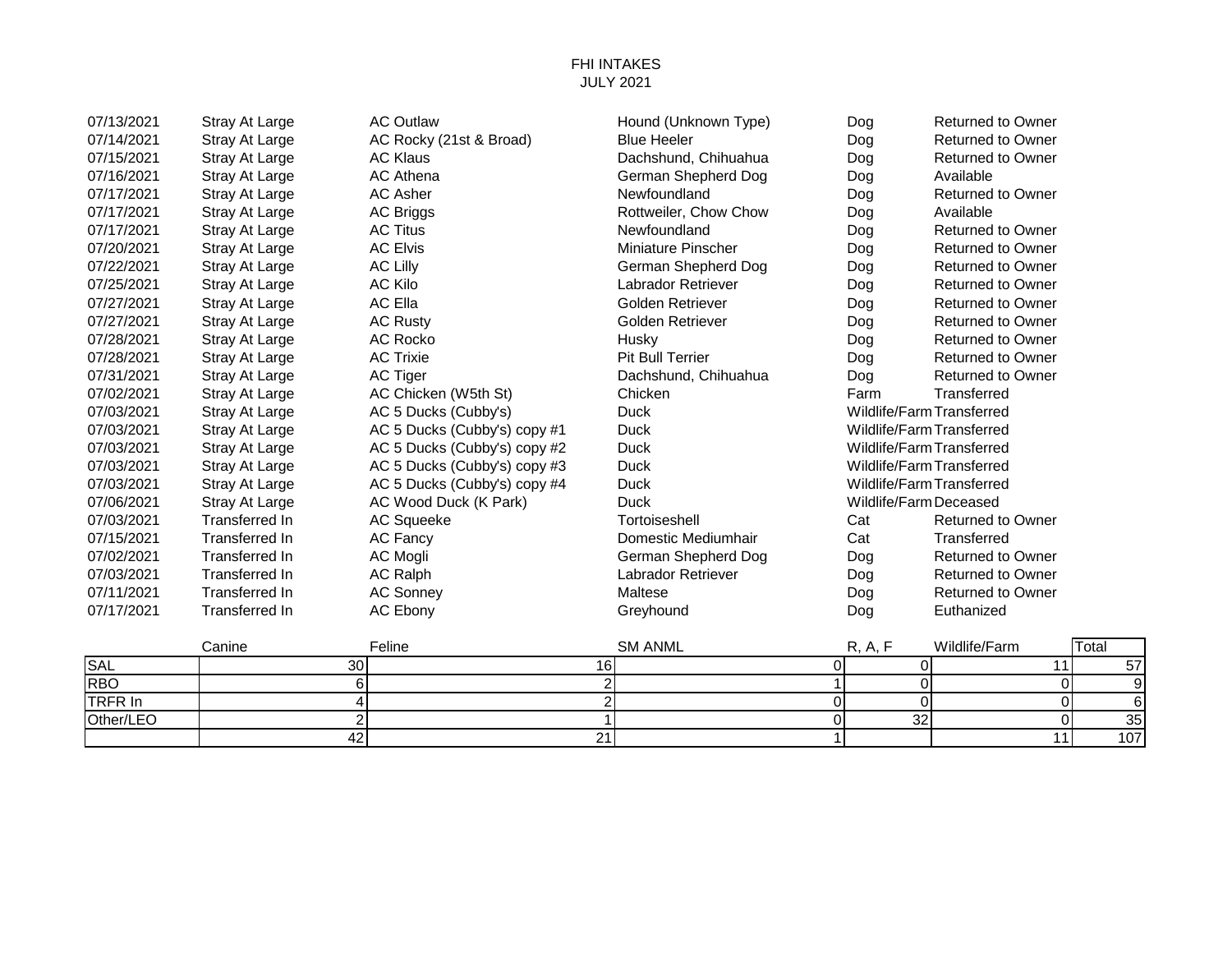| <b>Outtake Date</b> | Outtake Type | Pet Name                                  | Pet Breed                         | Pet Type      |
|---------------------|--------------|-------------------------------------------|-----------------------------------|---------------|
| 07/10/2021          | Adopted      | AC Bird "Sunshine" (FPICanary             |                                   | <b>Bird</b>   |
| 07/12/2021          | Adopted      | <b>AC Penguin</b>                         | Domestic Shorthair                | Cat           |
| 07/14/2021          | Adopted      | <b>AC Lucky</b>                           | Domestic Shorthair                | Cat           |
| 07/14/2021          | Adopted      | AC Nemo                                   | Domestic Shorthair                | Cat           |
| 07/24/2021          | Adopted      | <b>AC Cheetah</b>                         | Tabby                             | Cat           |
| 07/02/2021          | Adopted      | AC Cora (Corona)                          | Shih Tzu                          | Dog           |
| 07/07/2021          | Adopted      | Kane                                      | <b>Staffordshire Bull Terrier</b> | Dog           |
| 07/28/2021          | Adopted      | Nilla                                     | <b>Australian Shepherd</b>        | Dog           |
| 07/01/2021          | Deceased     | AC Deseased Cat Luthe Tabby               |                                   | Cat           |
| 07/01/2021          | Deceased     | AC Deceased Cat E Mili Tabby              |                                   | Cat           |
| 07/12/2021          | Deceased     | AC Mia (6.27.21)                          | <b>Border Collie</b>              | Dog           |
| 07/12/2021          | Deceased     | AC Halo (6.27.21)                         | Shepherds (All Types)             | Dog           |
| 07/02/2021          | Deceased     | AC Deceased Baby Bird Other/Uncategorized |                                   | Wildlife/Farm |
| 07/17/2021          | Euthanized   | <b>AC Ebony</b>                           | Greyhound                         | Dog           |
| 07/31/2021          | <b>RTO</b>   | AC 23 & Lincoln Feline Domestic Shorthair |                                   | Cat           |
| 07/01/2021          | <b>RTO</b>   | <b>AC Rose</b>                            | Domestic Shorthair                | Cat           |
| 07/03/2021          | <b>RTO</b>   | AC Squeeke                                | Tortoiseshell                     | Cat           |
| 07/16/2021          | <b>RTO</b>   | AC Kitty (13&Platte)                      | Domestic Shorthair                | Cat           |
| 07/31/2021          | <b>RTO</b>   | <b>AC Peach</b>                           | Chihuahua                         | Dog           |
| 07/01/2021          | <b>RTO</b>   | AC Bella (3&Clarkson)                     | Maltese                           | Dog           |
| 07/03/2021          | <b>RTO</b>   | AC Theodore 4th offens Maltese            |                                   | Dog           |
| 07/07/2021          | <b>RTO</b>   | <b>AC Bailee</b>                          | Yorkie, Yorkshire Terrie          | Dog           |
| 07/09/2021          | <b>RTO</b>   | AC Zeus (Husky)                           | Husky                             | Dog           |
| 07/09/2021          | <b>RTO</b>   | <b>AC Ralph</b>                           | Labrador Retriever                | Dog           |
| 07/11/2021          | <b>RTO</b>   | <b>AC Seymore</b>                         | <b>Pit Bull Terrier</b>           | Dog           |
| 07/12/2021          | <b>RTO</b>   | <b>AC Sonney</b>                          | Maltese                           | Dog           |
| 07/13/2021          | <b>RTO</b>   | AC Lucy                                   | German Shepherd Dog, Rottweiler   | Dog           |
| 07/14/2021          | <b>RTO</b>   | AC Maze                                   | Pit Bull Terrier                  | Dog           |
| 07/15/2021          | <b>RTO</b>   | AC Rocky (21st & Broad Blue Heeler        |                                   | Dog           |
| 07/15/2021          | <b>RTO</b>   | <b>AC Klaus</b>                           | Dachshund, Chihuahua              | Dog           |
| 07/16/2021          | <b>RTO</b>   | AC Luna (20th ST)                         | <b>Pit Bull Terrier</b>           | Dog           |
| 07/19/2021          | <b>RTO</b>   | AC Pepper                                 | Yorkie, Yorkshire Terrie          | Dog           |
| 07/27/2021          | <b>RTO</b>   | AC Molly (FPD210912) Collie               |                                   | Dog           |
| 07/27/2021          | <b>RTO</b>   | AC Rex (FPD210912)                        | Chihuahua                         | Dog           |
| 07/27/2021          | <b>RTO</b>   | <b>AC Rusty</b>                           | Golden Retriever                  | Dog           |
| 07/27/2021          | <b>RTO</b>   | AC Ella                                   | Golden Retriever                  | Dog           |
| 7/3/2021            | <b>RTO</b>   | AC Willow (GD Skate P: Great Dane         |                                   | Dog           |
| 7/6/2021            | <b>RTO</b>   | AC King Kong                              | <b>Cocker Spaniel</b>             | Dog           |
| 7/9/2021            | <b>RTO</b>   | AC Jumper                                 | Chihuahua                         | Dog           |
| 7/12/2021           | <b>RTO</b>   | <b>AC Tiger</b>                           | Boxer                             | Dog           |
| 7/12/2021           | <b>RTO</b>   | <b>AC Rubble</b>                          | Pit Bull, Australian Shepherd     | Dog           |
| 7/13/2021           | <b>RTO</b>   | <b>AC Outlaw</b>                          | Hound (Unknown Type)              | Dog           |
| 7/17/2021           | <b>RTO</b>   | <b>AC Asher</b>                           | Newfoundland                      | Dog           |